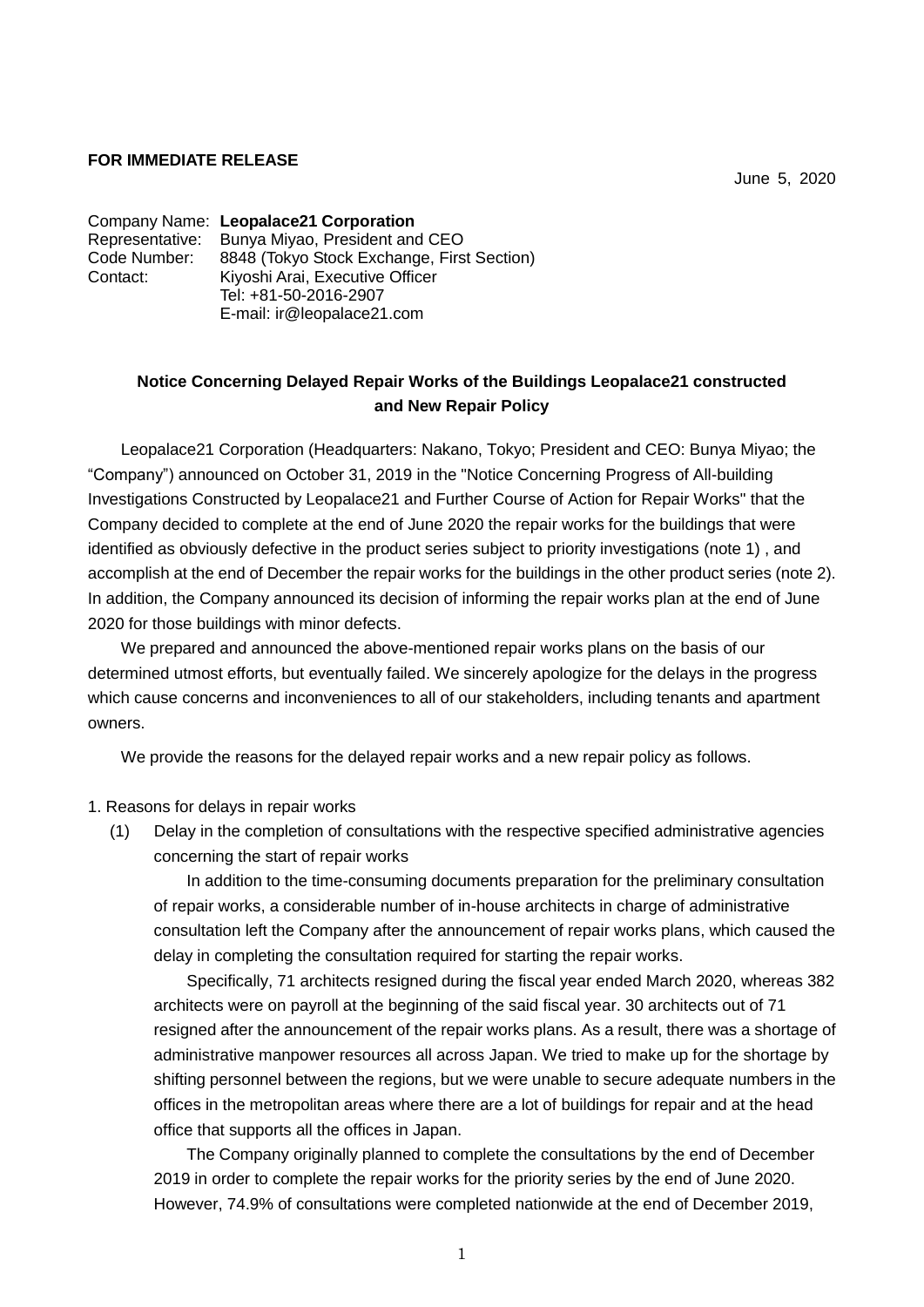and 89.9% at the end of May 2020.

There were 6,367 out of 7,638 buildings of priority repair works for which the repair works actually started as at the end of May 2020, which means 83.4% of the total, and 1,271 buildings or 16.6% remained untouched for repairs. Of 1,271 buildings untouched for repairs, the consultation for 774 were not completed with the specified administrative agencies.

The number of buildings for which the consultations are incomplete amounted to 611 which are located mainly in four prefectures of Tokyo, Chiba, Saitama and Hyogo, representing approximately 80 percent of the total incomplete. The large number of buildings subject to repair are located in the four prefectures and there have been a lot of architects resigned in the same prefectures, which led to imbalance between the guidance items instructed by the specified administrative agencies and the available manpower resources to handle those items. As a result, the administrative consultation was delayed and not completed in time.

(2) Shortage of construction managing engineers and the withdrawal of construction contractors The consultations with the specified administrative agencies completed at the end of May 2020, for 6,864 out of 7,638 buildings subject to priority repair works, and the repair works began for 6,367 buildings, which made 497 buildings waiting for the start of repair works.

The main factors behind the failure to start repair works for 497 buildings are as follows. There were 42 resignations of engineers including construction managing engineers who are in charge of construction management in the period ended March 2020. 23 engineers out of 42 resigned after the announcement of the repair works plans. In addition, 99 buildings, primarily in the regions of southern Tohoku and Kanto, were damaged by the floods which took place in October last year, and we were forced to shift 15 of the remaining engineers to the disaster regions for restoring the damaged buildings. The situation is still ongoing.

As stated in the announcement on October 31, 2019, we tried to widely recruit construction contractors to build up our repairing capacities. We had overall 472 contractors who were prepared to work with the Company with 186 joined in October 2019 onward. However, the aforementioned shortage in the number of engineers including construction managing engineers in charge of the repair works sites prevented preparation of repair plans, a lot of contractors fell out of the allies as we did not timely manage to place orders.

In order to compensate for the shortage of construction managing engineers, we took measures such as sourcing such engineers from specialist staffing agencies or asking contractors to prepare construction managing engineers, but we were unable to secure enough number of competent engineers at the end.

(3) Interruption of repair works due to the declaration of state of an emergency in response to the spread of the novel coronavirus

The spread of the COVID-19 infection disease led to the nationwide declaration of the state of emergency from April till May 2020, imposing restrictions on movement of people and economic activities.

In order to prevent the spread of the epidemic disease, we suspended the repair works until the removal of declaration, consequently the repair works were delayed.